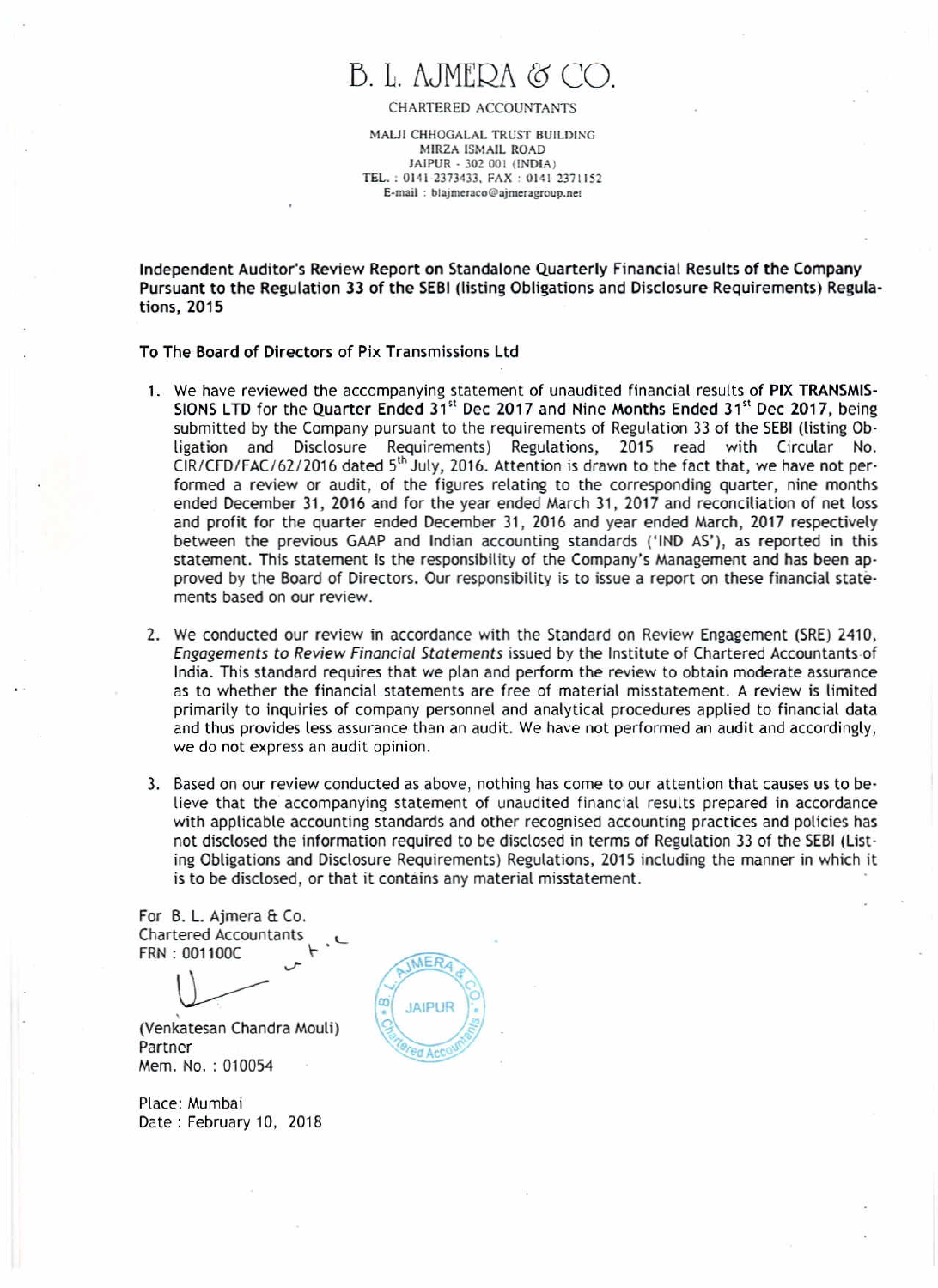**PIX Transmissions Limited** 



Corporate Office: Unit-1208, 12th Floor, One BKC, Bandra-Kurla Complex, Bandra (East), Mumbai - 400 051. Maharashtra India Tel.: 91-22- 6138 3000, Fax: +91-22-6138 3025 E-mail: info.corp@pixtrans.com Website :www.pixtrans.com

## STATEMENT OF STANDALONE UNAUDITED FINANCIAL RESULTS FOR THE QUARTER ENDED DECEMBER, 31, 2017

|                |                                                                   |                      |                       |                          | <b>RS. In Lakhs</b> |                       |                   |
|----------------|-------------------------------------------------------------------|----------------------|-----------------------|--------------------------|---------------------|-----------------------|-------------------|
| <b>SR</b>      | Particulars                                                       |                      |                       | <b>UN-AUDITED RESULT</b> |                     |                       |                   |
| <b>NO</b>      |                                                                   | <b>QUARTER ENDED</b> |                       |                          | <b>NINE MONTHS</b>  |                       | <b>RESULT THE</b> |
|                |                                                                   |                      | 31.12.2017 30.09.2017 | 31.12.2016               |                     | 31.12.2017 31.12.2016 | <b>YEAR ENDED</b> |
|                | $\;$                                                              | 3 Months             | 3 Months              | 3 Months                 |                     |                       | 31.03.2017        |
| 1              | Income                                                            |                      |                       |                          |                     |                       |                   |
|                | (a) Revenue from operations                                       | 6,711.00             | 5,477.00              | 5,860.00                 | 17,106.00           | 16,599.00             | 23,645.82         |
|                | (b) Other income                                                  | 33.00                | 49.00                 | 59.00                    | 157.00              | 198.00                | 359.00            |
|                | <b>Total Income</b>                                               | 6.744.00             | 5.526.00              | 5.919.00                 | 17,263.00           | 16,797.00             | 24.004.82         |
| $\overline{2}$ | <b>Expenses</b>                                                   |                      |                       |                          |                     |                       |                   |
|                | (a) Cost of materials consumed                                    | 2.838.00             | 2.087.00              | 2,310.00                 | 7.079.00            | 6,159.00              | 8.902.72          |
|                | (b) Purchases of stock-in-trade                                   |                      |                       |                          |                     |                       |                   |
|                | (c) Changes in inventories of finished goods,                     | (318.00)             | (100.00)              | (272.00)                 | (925,00)            | (485.00)              | (86.70)           |
|                | work-in-progress and stock-in-trade                               |                      |                       |                          |                     |                       |                   |
|                | (d) Employee benefit expense                                      | 1.302.30             | 1,029.00              | 1,047.00                 | 3,440.30            | 3,150.00              | 4.383.35          |
|                | (e) Finance costs                                                 | 330.37               | 291.00                | 352.00                   | 965.37              | 1,052.00              | 1,407.93          |
|                | (f) Depreciation, depletion and amortisation expense              | 344.41               | 339.00                | 302.00                   | 1.003.41            | 901.00                | 1.220.23          |
|                | (g) Other Expenses                                                | 1,483.00             | 1,133.00              | 1,469.00                 | 3,992.00            | 4,370.00              | 5.908.00          |
|                | <b>Total Expenses</b>                                             | 5,980.08             | 4,779.00              | 5,208.00                 | 15,555.08           | 15,147.00             | 21,735.53         |
| 3              | Profit/(Loss) before exceptional items and tax                    | 763.92               | 747.00                | 711.00                   | 1,707.92            | 1,650.00              | 2.269.29          |
| 4              | <b>Exceptional items</b>                                          |                      |                       |                          |                     |                       |                   |
| 5              | Profit before tax                                                 | 763.92               | 747.00                | 711.00                   | 1,707.92            | 1,650.00              | 2,269.29          |
| 6              | Tax expense                                                       |                      |                       |                          |                     |                       |                   |
|                | (a) Current tax                                                   | 330.00               | 81.00                 | 165.00                   | 480.00              | 400.00                | 650.00            |
|                | (b) Deferred tax                                                  | 91.00                | 0.28                  | 211.00                   | 99.00               | 212.00                | 86.40             |
|                | <b>Total Tax Expense</b>                                          | 421.00               | 81.28                 | 376.00                   | 579.00              | 612.00                | 736.40            |
|                |                                                                   |                      |                       |                          |                     |                       |                   |
| $\overline{7}$ | Profit after tax                                                  | 342.92               | 665.72                | 335.00                   | 1.128.92            | 1.038.00              | 1,532.89          |
|                |                                                                   |                      |                       |                          |                     |                       |                   |
| 8              | Other comprehensive income net of taxes                           |                      |                       |                          |                     |                       |                   |
| A              | I) Items that will not be reclassified to profit or loss          |                      |                       |                          |                     |                       |                   |
|                | Remeasurement of post employment benefit obligation               | (38.69)              | (76.75)               | (1.89)                   | (116.07)            | (0.95)                | (2.53)            |
|                | Other than employment benefit                                     | (120.13)             | 143.10                | 20.19                    | 18.54               | 56.73                 | 26.30             |
|                |                                                                   |                      |                       |                          |                     |                       |                   |
|                | II) Income tax relating to Items that will not be reclassified to | 54.97                | (22.96)               | (6.33)                   | 33.76               | (19.31)               | (8.23)            |
|                | profit or loss                                                    |                      |                       |                          |                     |                       |                   |
| $\overline{B}$ | I) Items that will be reclassified to profit or loss              |                      |                       |                          |                     |                       | (3.39)            |
|                |                                                                   |                      |                       |                          |                     |                       |                   |
|                | II) Income tax relating to Items that will not be reclassified to |                      |                       |                          |                     |                       | 1.17              |
|                | profit or loss                                                    |                      |                       |                          |                     |                       |                   |
|                |                                                                   |                      |                       |                          |                     |                       |                   |
|                | Total Other Incomprehensive Income for the Year                   | (103.85)             | 43.39                 | 11.97                    | (63.77)             | 36.47                 | 13.32             |
|                |                                                                   |                      |                       |                          |                     |                       |                   |
| $\overline{9}$ | Total Comprehensive Income for the period                         | 239.07               | 709.11                | 346.97                   | 1,065.15            | 1.074.47              | 1,546.21          |
|                | 10 Details of equity share capital                                |                      |                       |                          |                     |                       |                   |
|                | Paid-up equity share capital                                      | 136.25               | 136.25                | 136.25                   | 136.25              | 136.25                | 136.25            |
|                |                                                                   |                      |                       |                          |                     |                       |                   |
|                | Earning Per Share                                                 |                      |                       |                          |                     |                       |                   |
|                | Basic (In Rs.)                                                    | 1.75                 | 5.20                  | 2.55                     | 7.82                | 7.89                  | 11.35             |
|                | Diluted (In Rs.)                                                  | 1.75                 | 5.20                  | 2.55                     | 7.82                | 7.89                  | 11.35             |

1 The financial statement for the quarter ended December 31, 2017 was reviewed by audit committee & approved by Board of Directors at their meeting held on 10.02.2018 and subjected to Limted Review by the Statutory Auditors of the Company.